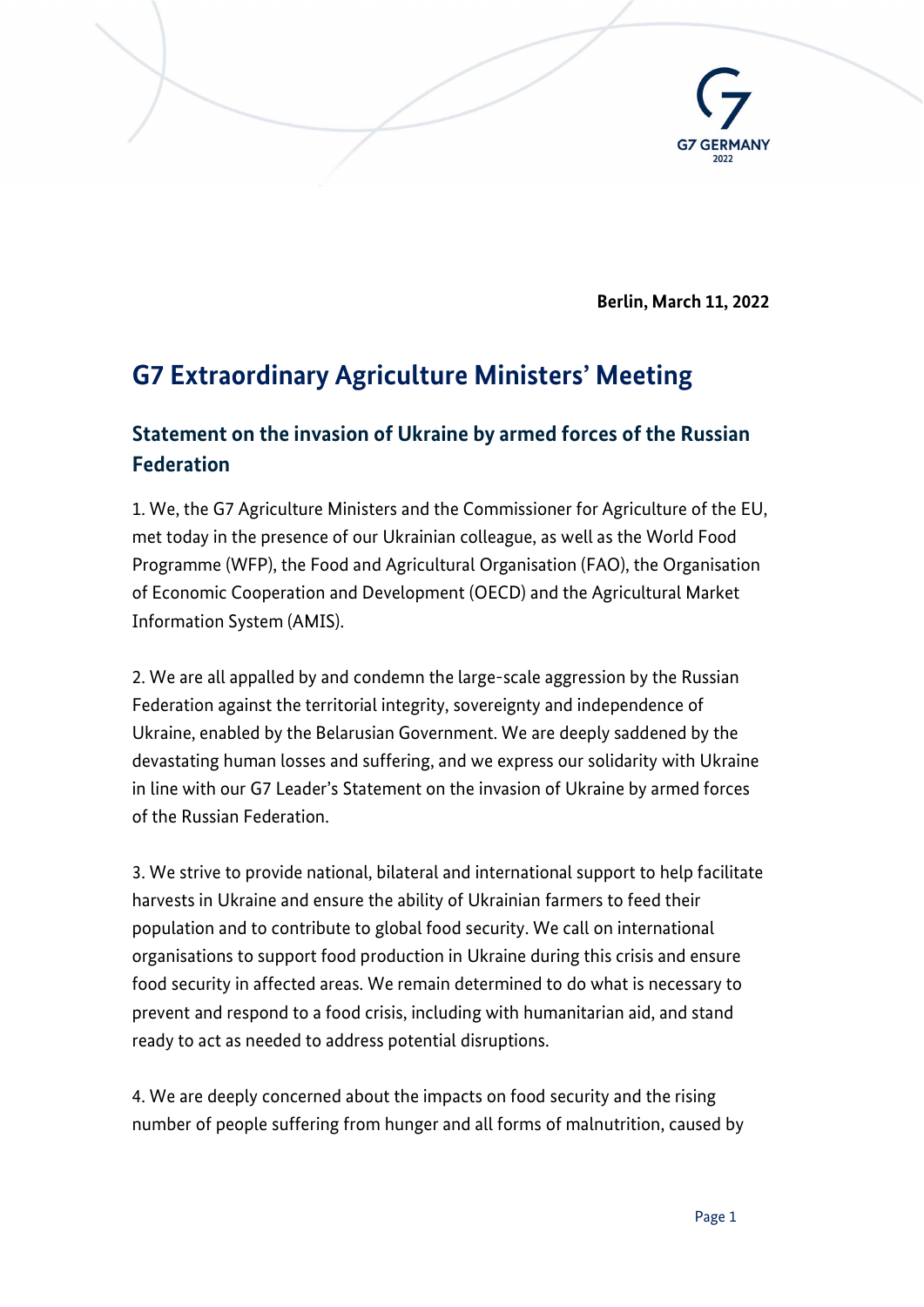

the unprovoked and unjustifiable Russian war of aggression, adding to the already severe situation caused by COVID-19, climate change and biodiversity loss. This will only increase the suffering in the region and put pressure on food security globally. We note with grave concern the severe effects on global food supply chains and the sharp rise of already high prices for agricultural commodities and inputs, such as fertiliser, impacting food security and nutrition for vulnerable countries and populations.

5. We deeply condemn Russia's attack on Ukraine. As Ministers of Agriculture, we are greatly alarmed by the targeting of critical agricultural infrastructure, including transportation and storage, which is having significant regional impacts. Given Ukraine is the fourth largest supplier of wheat and produces half of the world's sunflower oil exports, this will additionally have global impacts on food systems and food insecurity.

6. We commit to cooperating closely and taking concrete actions to safeguard global food security and nutrition, especially supporting food security for the people of Ukraine. We reaffirm the importance of working together to maintain the flow of food, products, seasonal labour and inputs essential for agricultural and food production across borders in line with all measures adopted in response to the current situation. Moreover, we will work together to address transportation challenges for food exports and commodity production.

7. We call on all countries to keep their food and agricultural markets open and to guard against any unjustified restrictive measures on their exports. Any further increase in food price levels and volatility in international markets could threaten food security and nutrition at a global scale, especially among the most vulnerable living in environments of low food security. We nevertheless recognise the extreme circumstances behind the export restrictions announced by the government of Ukraine and the vital importance of preserving the availability of food in Ukraine.

8. We will not tolerate artificially inflated prices that could diminish the availability of food and agricultural products. We will also fight against any speculative behaviour that endangers food security or access to food for vulnerable countries or